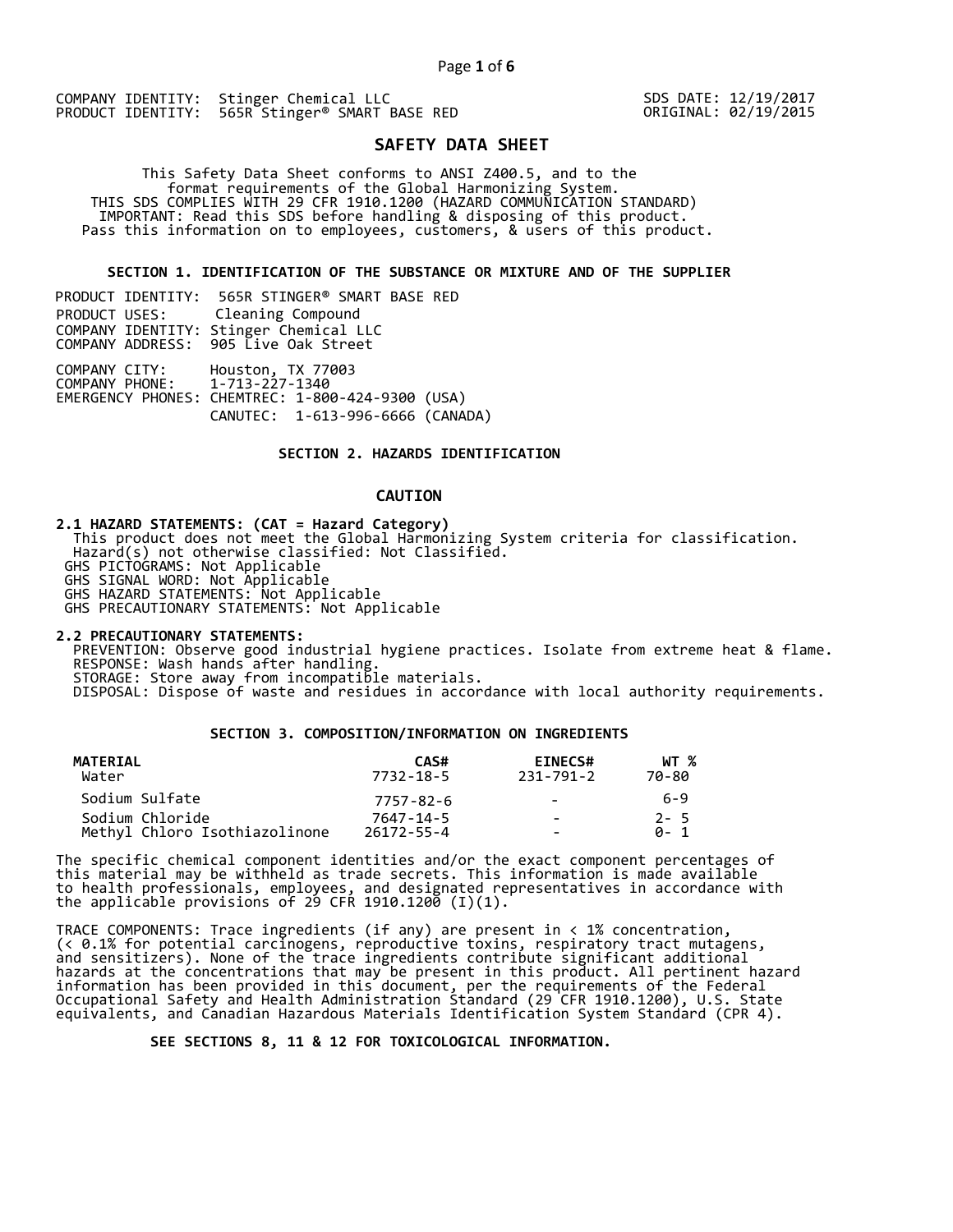SDS DATE: 12/19/2017 ORIGINAL: 02/19/2015

## **SECTION 4. FIRST AID MEASURES**

4.1 MOST IMPORTANT SYMPTOMS/EFFECTS, ACUTE & CHRONIC: See Section 11 for Symptoms/Effects (acute & chronic).

4.2 EYE CONTACT: For eyes, flush with plenty of water for 15 minutes & get medical attention.

4.3 SKIN CONTACT: In case of contact with skin immediately remove contaminated clothing. Wash with soap & water.

4.4 INHALATION:

 After high vapor exposure, remove to fresh air. If breathing is difficult, give oxygen. If breathing has stopped, trained personnel should immediately begin artificial respiration. If the heart has stopped, trained personnel should immediately begin cardiopulmonary resuscitation (CPR).

4.5 SWALLOWING: Rinse mouth. GET MEDICAL ATTENTION IMMEDIATELY. Do NOT give liquids to an unconscious or convulsing person.

# **SECTION 5. FIRE FIGHTING MEASURES**

5.1 FIRE & EXPLOSION PREVENTIVE MEASURES: NO open flames.

- 5.2 SUITABLE (& UNSUITABLE) EXTINGUISHING MEDIA: Use dry powder.
- 5.3 SPECIAL PROTECTIVE EQUIPMENT & PRECAUTIONS FOR FIRE FIGHTERS: Water spray may be ineffective on fire but can protect fire-fighters & cool closed containers. Use fog nozzles if water is used. Do not enter confined fire-space without full bunker gear. (Helmet with face shield, bunker coats, gloves & rubber boots).

5.4 SPECIFIC HAZARDS OF CHEMICAL & HAZARDOUS COMBUSTION PRODUCTS: SLIGHTLY COMBUSTIBLE! Isolate from oxidizers, heat, & open flame. Closed containers may explode if exposed to extreme heat. Applying to hot surfaces requires special precautions. Continue all label precautions!

# **SECTION 6. ACCIDENTAL RELEASE MEASURES**

- 6.1 PERSONAL PRECAUTIONS, PROTECTIVE EQUIPMENT & EMERGENCY PROCEDURES: Keep unprotected personnel away. Wear appropriate personal protective equipment given in Section 8.
- 6.2 ENVIRONMENTAL PRECAUTIONS: Keep from entering storm sewers and ditches which lead to waterways.
- 6.3 METHODS & MATERIAL FOR CONTAINMENT & CLEAN-UP: Stop spill at source. Dike and contain. Collect leaking & spilled liquid in sealable containers as far as possible.

# **SECTION 7. HANDLING AND STORAGE**

7.1 PRECAUTIONS FOR SAFE HANDLING: Isolate from oxidizers, heat, & open flame. Avoid prolonged or repeated contact. Consult Safety Equipment Supplier. Avoid free fall of liquid. Ground containers when transferring. Do not flame cut, braze, or weld. Continue all label precautions!

7.2 CONDITIONS FOR SAFE STORAGE, INCLUDING ANY INCOMPATIBILITIES: Isolate from strong oxidants. Do not store above 49 C/120 F. Keep container tightly closed & upright when not in use to prevent leakage.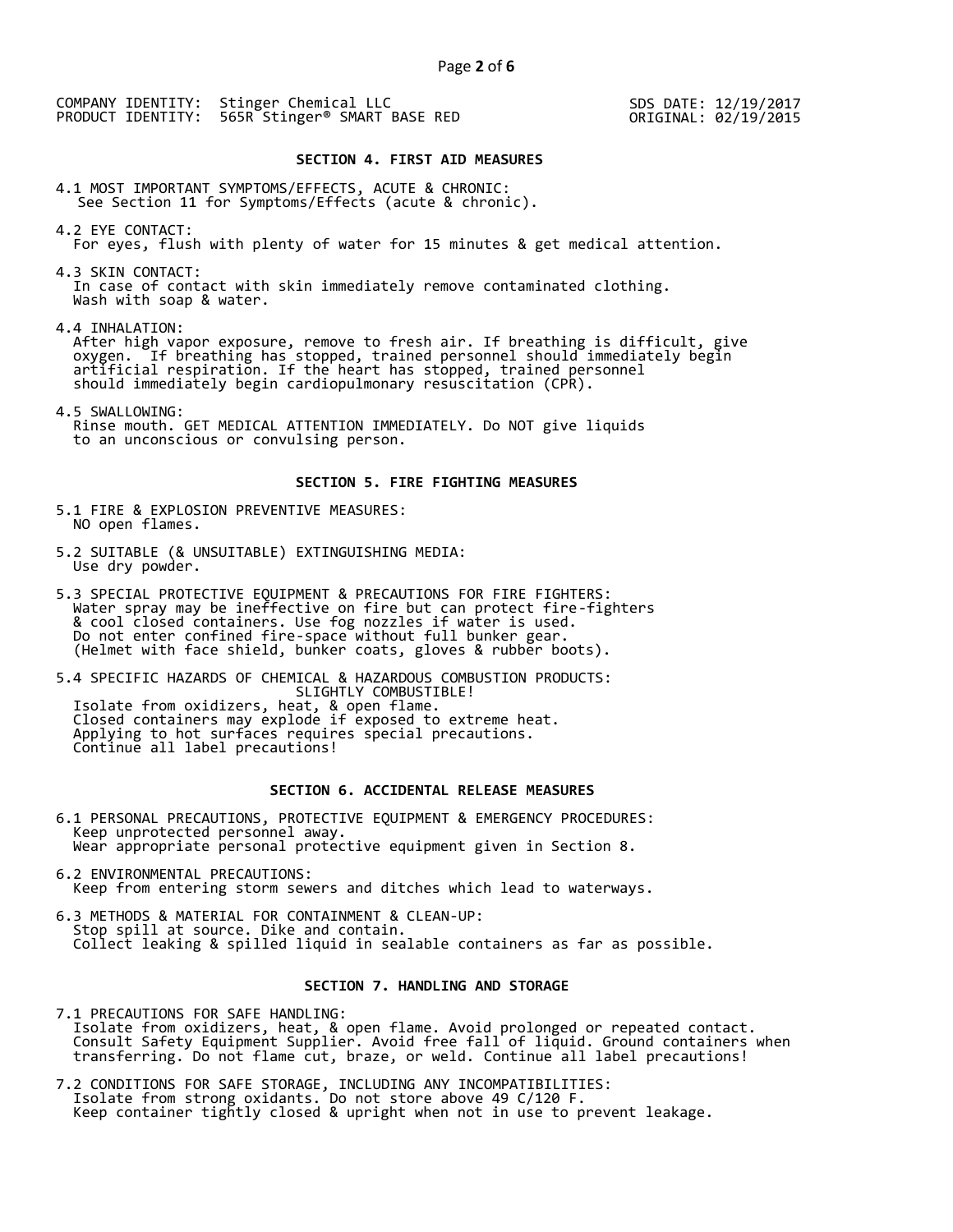SDS DATE: 12/19/2017 ORIGINAL: 02/19/2015

# **SECTION 8. EXPOSURE CONTROLS/PERSONAL PROTECTION**

| 8.1 EXPOSURE LIMITS:<br>MATERIAL | CAS#        |               | EINECS# TWA (OSHA)             | TLV (ACGIH) |
|----------------------------------|-------------|---------------|--------------------------------|-------------|
| Water                            |             |               | 7732-18-5 231-791-2 None Known | None Known  |
| Sodium Sulfate                   | 7757-82-6   | $\sim$        | None Known                     | None Known  |
| Sodium Chloride                  | 7647-14-5   |               | None Known                     | None Known  |
| Acrylic Thickeners               | Proprietary | $\Delta \phi$ | None Known                     | None Known  |

This product contains no EPA Hazardous Air Pollutants (HAP) in amounts  $> 0.1\%$ .

### **8.2 APPROPRIATE ENGINEERING CONTROLS:**

RESPIRATORY EXPOSURE CONTROLS

 A respiratory protection program that meets OSHA 29 CFR 1910.134 and ANSI Z86.2 requirements or European Standard EN 149 must be followed whenever workplace conditions warrant a respirator's use.

VENTILATION<br>LOCAL EXHAUST: LOCAL EXHAUST: Necessary MECHANICAL (GENERAL): Acceptable SPECIAL: None OTHER: None Please refer to ACGIH document, "Industrial Ventilation, A Manual of Recommended Practices", most recent edition, for details.

#### **8.3 INDIVIDUAL PROTECTION MEASURES, SUCH AS PERSONAL PROTECTIVE EQUIPMENT:**  PERSONAL PROTECTIONS:

 Wear OSHA Standard goggles or face shield. Consult Safety Equipment Supplier. Wear goggles, face shield, gloves, apron & footwear impervious to material. Wash clothing before reuse.

WORK & HYGIENIC PRACTICES:

 Provide readily accessible eye wash stations & safety showers. Wash at end of each workshift & before eating, smoking or using the toilet. Promptly remove clothing that becomes contaminated. Destroy contaminated leather articles. Launder or discard contaminated clothing.

# **SECTION 9. PHYSICAL & CHEMICAL PROPERTIES**

| APPEARANCE:                                                                                                                                      | Liquid, RED                                |
|--------------------------------------------------------------------------------------------------------------------------------------------------|--------------------------------------------|
| ODOR:                                                                                                                                            | None                                       |
| ODOR THRESHOLD:                                                                                                                                  | Not Available                              |
| pH (Neutrality):                                                                                                                                 | $~2$ .2                                    |
| MELTING POINT/FREEZING POINT:                                                                                                                    |                                            |
| BOILING RANGE (IBP, 50%, Dry Point):                                                                                                             | Not Available<br>> 100 C / > 212 F<br>Note |
| FLASH POINT (TÈST METHOD):                                                                                                                       | None                                       |
| EVAPORATION RATE (n-Butyl Acetate=1):                                                                                                            | Not Applicable                             |
| FLAMMABILITY CLASSIFICATION:<br>LOWER FLAMMABLE LIMIT IN AIR (% by vol): Not Available<br>UPPER FLAMMABLE LIMIT IN AIR (% by vol): Not Available |                                            |
|                                                                                                                                                  |                                            |
|                                                                                                                                                  |                                            |
| VAPOR PRESSURE (mm of Hg)@20 C                                                                                                                   | 17.5                                       |
| VAPOR DENSITY (air=1):                                                                                                                           | 0.670                                      |
| GRAVITY @ 68/68 F / 20/20 C:                                                                                                                     | 1.12                                       |
| DENSITY:                                                                                                                                         |                                            |
| SPECIFIC GRAVITY (Water=1):                                                                                                                      | 1.14                                       |
| POUNDS/GALLON:                                                                                                                                   | 9.4                                        |
| WATER SOLUBILITY:                                                                                                                                | Appreciable                                |
| PARTITION COEFFICIENT (n-Octane/Water):                                                                                                          | Not Available                              |
| AUTO IGNITION TEMPERATURE:                                                                                                                       | Not Applicable                             |
| DECOMPOSITION TEMPERATURE:                                                                                                                       | Not Available                              |
| TOTAL VOC'S (TVOC)*:                                                                                                                             | 0.0 Vol% /0.0 g/L / 0.000 Lbs/Gal          |
| NONEXEMPT VOC'S (CVOC)*:                                                                                                                         | 0.0 Vol% /0.0 $\bar{g}/L$ / 0.000 Lbs/Gal  |
| HAZARDOUS AIR POLLUTANTS (HAPS):                                                                                                                 | 0.0 Wt% /0.0 g/L / 0.000 Lbs/Gal           |
| NONEXEMPT VOC PARTIAL PRESSURE (mm of Hg @ 20 C)                                                                                                 | 0.0                                        |
| VISCOSITY @ 20 C (ASTM D445):                                                                                                                    | Not Available                              |
| * Using CARB (California Air Resources Board Rules).                                                                                             |                                            |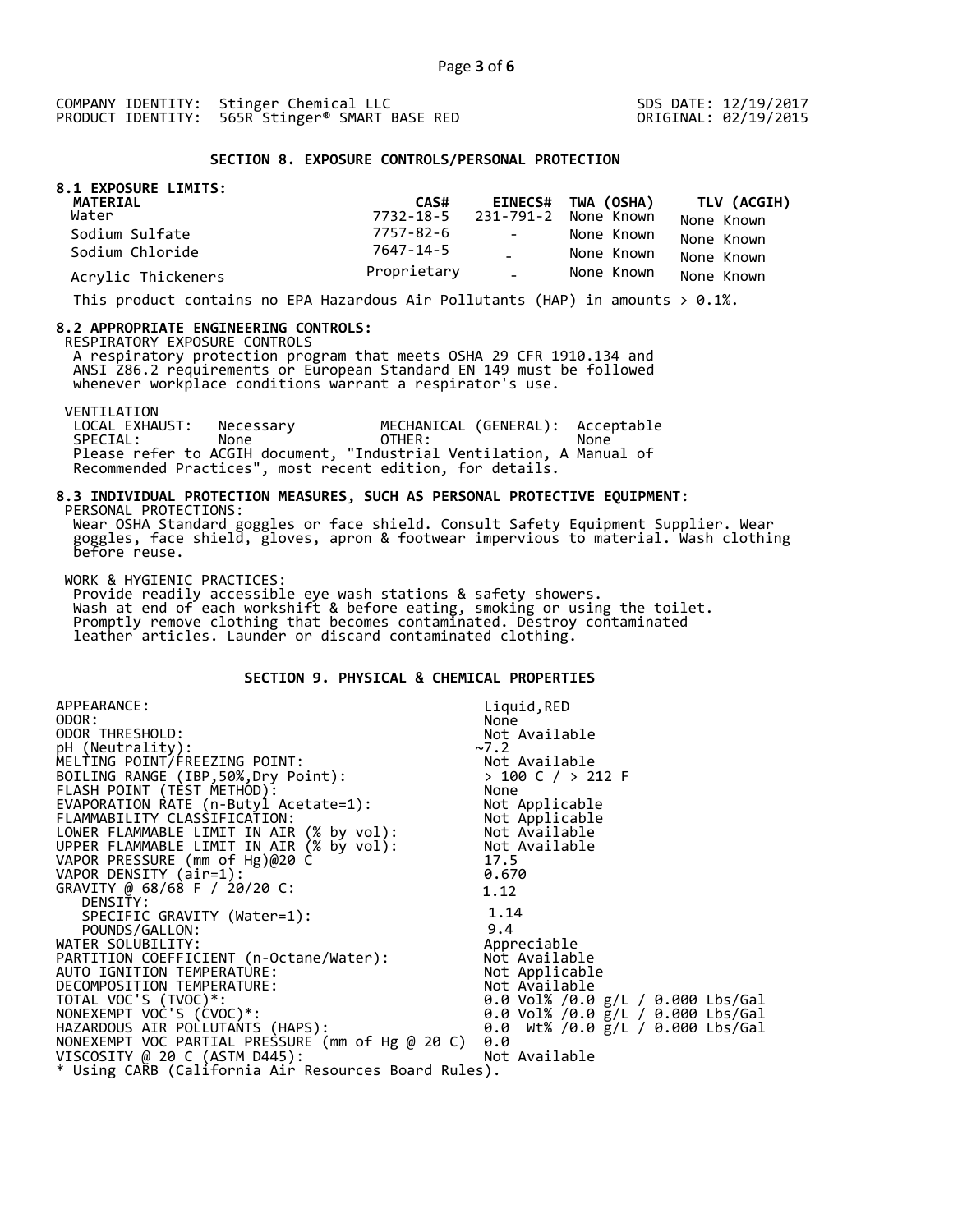SDS DATE: 12/19/2017 ORIGINAL: 02/19/2015

# **SECTION 10. STABILITY & REACTIVITY**

10.1 REACTIVITY & CHEMICAL STABILITY:

Stable under normal conditions, no hazardous reactions when kept from incompatibles.

10.2 POSSIBILITY OF HAZARDOUS REACTIONS & CONDITIONS TO AVOID: Isolate from oxidizers, heat, & open flame.

10.3 INCOMPATIBLE MATERIALS: Reacts violently with strong oxidants, causing fire & explosion hazard.

10.4 HAZARDOUS DECOMPOSITION PRODUCTS: Carbon Oxides, Sulfur Oxide, Sodium Oxide & Hydroxide from burning.

10.5 HAZARDOUS POLYMERIZATION: Will not occur.

# **SECTION 11. TOXICOLOGICAL INFORMATION**

# **11.1 ACUTE HAZARDS**

 11.11 EYE & SKIN CONTACT: Acute overexposure can cause irritation to skin. Acute overexposure can cause irritation to eyes.

11.12 INHALATION:

 11.13 SWALLOWING: Swallowing can cause abdominal irritation, nausea, vomiting & diarrhea.

#### **11.2 SUBCHRONIC HAZARDS/CONDITIONS AGGRAVATED**

 MEDICAL CONDITIONS AGGRAVATED BY EXPOSURE: Pre-existing disorders of any target organs mentioned in this Document can be aggravated by over-exposure by routes of entry to components of this product. Persons with these disorders should avoid use of this product.

## **11.3 CHRONIC HAZARDS**

 11.31 CANCER, REPRODUCTIVE & OTHER CHRONIC HAZARDS: This product has no carcinogens listed by IARC, NTP, NIOSH, OSHA or ACGIH, as of this date, greater or equal to 0.1%.

11.32 TARGET ORGANS: May cause damage to target organs, based on animal data.

11.33 IRRITANCY: Irritating to contaminated tissue.

11.34 SENSITIZATION: No component is known as a sensitizer.

11.35 MUTAGENICITY: No known reports of mutagenic effects in humans.

11.36 EMBRYOTOXICITY: No known reports of embryotoxic effects in humans.

11.37 TERATOGENICITY: No known reports of teratogenic effects in humans.

11.38 REPRODUCTIVE TOXICITY: No known reports of reproductive effects in humans.

 A MUTAGEN is a chemical which causes permanent changes to genetic material (DNA) such that the changes will propagate across generational lines. An EMBRYOTOXIN is a chemical which causes damage to a developing embryo (such as: within the first 8 weeks of pregnancy in humans), but the damage does not propagate across generational lines. A TERATOGEN is a chemical which causes damage to a developing fetus, but the damage does not propagate across generational lines. A REPRODUCTIVE TOXIN is any substance which interferes in any way with the reproductive process.

# **11.4 MAMMALIAN TOXICITY INFORMATION**

No mammalian information is available on this product.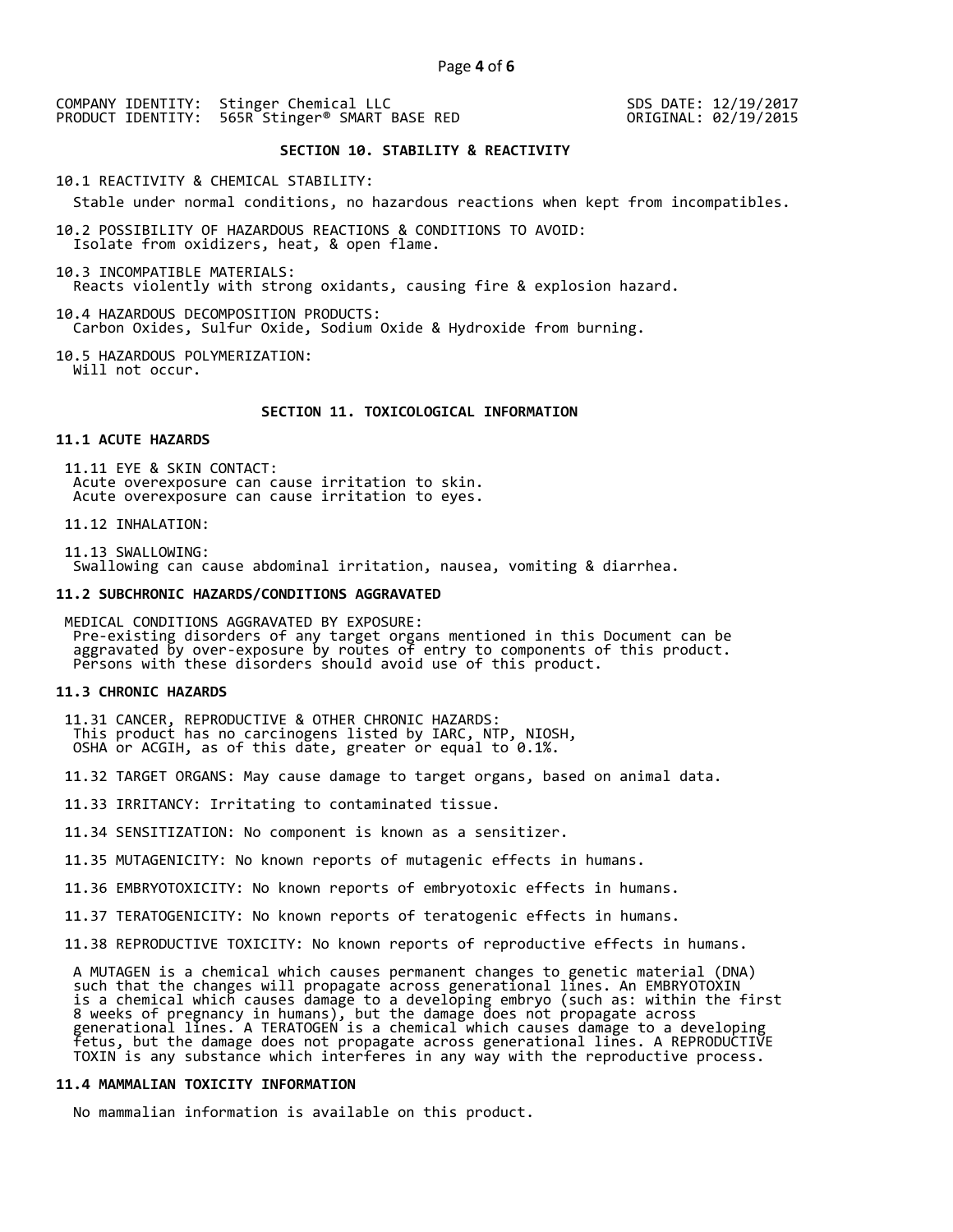SDS DATE: 12/19/2017 ORIGINAL: 02/19/2015

# **SECTION 12. ECOLOGICAL INFORMATION**

# **12.1 ALL WORK PRACTICES MUST BE AIMED AT ELIMINATING ENVIRONMENTAL CONTAMINATION.**

12.2 EFFECT OF MATERIAL ON PLANTS AND ANIMALS: This product may be harmful or fatal to plant and animal life if released into the environment. Refer to Section 11 (Toxicological Information) for further data on the effects of this product's components on test animals.

12.3 EFFECT OF MATERIAL ON AQUATIC LIFE: No aquatic environmental information is available on this product.

12.4 MOBILITY IN SOIL Mobility of this material has not been determined.

12.5 DEGRADABILITY

This product is completely biodegradable.

12.6 ACCUMULATION Bioaccumulation of this product has not been determined.

# **SECTION 13. DISPOSAL CONSIDERATIONS**

Processing, use or contamination may change the waste disposal requirements. Do not dispose of on land, in surface waters, or in storm drains. Waste should be recycled or disposed of in accordance with regulations. Large amounts should be collected for reuse or consigned to licensed waste haulers for disposal. **ALL DISPOSAL MUST BE IN ACCORDANCE WITH ALL FEDERAL, STATE, PROVINCIAL, AND LOCAL REGULATIONS. IF IN DOUBT, CONTACT PROPER AGENCIES.** 

# **SECTION 14. TRANSPORT INFORMATION**

MARINE POLLUTANT: No DOT/TDG SHIP NAME: Not Regulated DRUM LABEL:<br>IATA / ICAO: IATA / ICAO: Not Regulated<br>IMO / IMDG: Not Regulated Not Regulated EMERGENCY RESPONSE GUIDEBOOK NUMBER: None

# **SECTION 15. REGULATORY INFORMATION**

**15.1 EPA REGULATION: SARA SECTION 311/312 HAZARDS: None Known** 

All components of this product are on the TSCA list. SARA Title III Section 313 Supplier Notification This product contains the indicated <\*> toxic chemicals subject to the reporting requirements of Section 313 of the Emergency Planning & Community Right-To-Know Act of 1986 & of 40 CFR 372. This information must be included in all MSDSs that are copied and distributed for this material.

#### **15.2 STATE REGULATIONS:**

 CALIFORNIA SAFE DRINKING WATER & TOXIC ENFORCEMENT ACT (PROPOSITION 65): This product contains no chemicals known to the State of California to cause cancer or reproductive toxicity.

#### **15.3 INTERNATIONAL REGULATIONS**

 The identified components of this product are listed on the chemical inventories of the following countries: Australia (AICS), Canada (DSL or NDSL), China (IECSC), Europe (EINECS, ELINCS), Japan (METI/CSCL, MHLW/ISHL), South Korea (KECI), New Zealand (NZIoC), Philippines (PICCS), Switzerland (SWISS), Taiwan (NECSI), USA (TSCA).

# **15.4 CANADA: WORKPLACE HAZARDOUS MATERIALS INFORMATION SYSTEM (WHMIS)**  D2B: Irritating to skin / eyes.

 This product was classified using the hazard criteria of the Controlled Products Regulations (CPR). This Document contains all information required by the CPR.